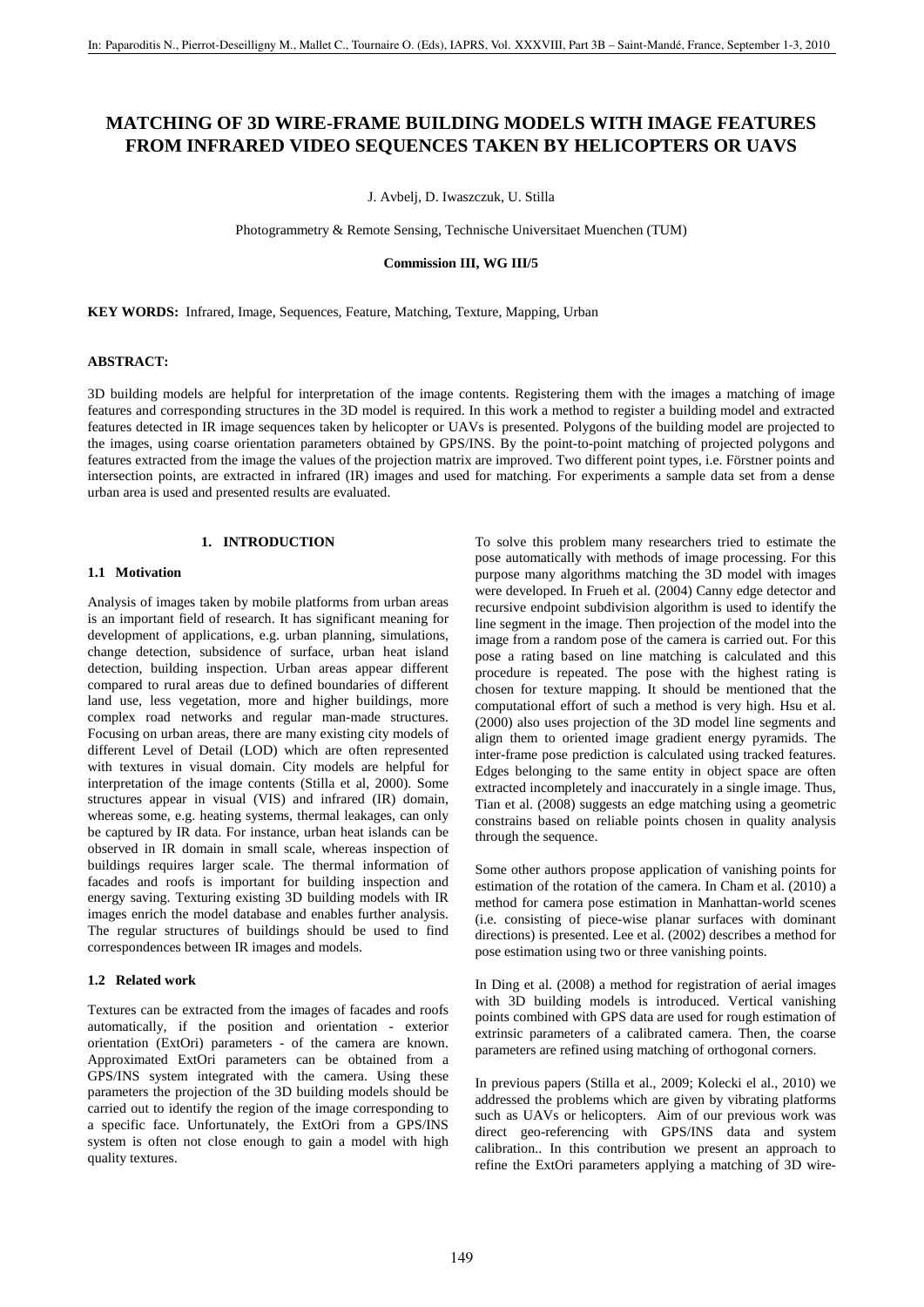frame building models with image features from infrared video sequences.

In Section 2 the proposed method is described. Firstly, different types of features appropriate for IR images are investigated (Section 2.1). Secondly, a point-to-point matching algorithm is presented (Section 2.2). Then, in Section 3 the method is applied on test dataset, using sub-model of the building model to evaluate the matching algorithm. Finally, in Section 4 efficiency and usage of applied method is discussed.

#### **2. METHOD**

An automatic texturing process requires geo-referenced data and a very precise co-registration between images and faces of the model. Before texturing, polygons of the building model can be projected to the images, using coarse orientation parameters. By a matching process of projected polygons and features extracted from the image the values of the projection matrix should be improved. Aim of this work is to investigate automatic feature extraction in infrared images to improve orientation parameters of the sensor.

## **2.1 Investigation of features extraction in IR images**

Different types of features (points, lines, segments) are investigated due to the specific properties of IR images. In this pre-survey standard feature detectors, e.g. Sobel and Canny edge detectors and Förstner operator are used. Most buildings have rectangular faces, with straight roof ridges and even building details, e.g. chimneys, windows, are often describable by simple geometric forms. For this reasons buildings can be good represented by straight line segments, instead of arcs or other curves. In Fig. 1 extracted straight edges are represented in orange colour. It can be easily noticed that almost all extracted lines represent edges on the roofs.

For matching extracted line segments and building model lines projected into images, a correlation function is needed. Computational effort of this matching method is high and additionally, extracted line segments often do not finish at edge points. Therefore, point to point matching algorithm is in favour.

Two different point types are extracted: Förstner points and intersection points of extracted straight edge segments.Förstner points extracted with commercial software MVTec Halcon are detected in two steps. This procedure results in so called "junction Förstner points" and "area Förstner points". "Junction points" are interpretable as intersection of image edges (illustrated as red crosses in Fig. 1) and should be used for matching with projected building model. "Area points" represent change of colour or brightness regarding their surrounding and are for this reason excluded.

Intersection points of extracted straight edge segments (intersection points) are calculated using intermediate step of extracting straight edge segments (illustrated as orange lines in Fig. 1). Distances *d* between all end points of all extracted straight edge segments are calculated. Maximum distance limit between edge points  $d_{max}$  in pixels is set. Large limit  $d_{max}$  would consequence in higher number of extracted intersection points of which most of them could not be physically interpretable and would furthermore cause more wrong matches between model and extracted points. For all pairs of end points which fulfil the condition  $d \leq d_{max}$ , an intersection angle  $\alpha$  of belonging edge

segments is calculated. The intersection angle should be between limits  $\alpha_{\min}$  and  $\alpha_{\max} = \pi - \alpha_{\min}$  where  $\alpha \in [0, \pi]$ . Intersection angle between nearby buildings edges are seldom very acute or very obtuse. An angle limits  $\alpha_{min}$  and  $\alpha_{\text{max}}$  prevents the algorithm to result in points defined by two almost parallel lines. Almost parallel lines should be avoided because they are most likely a result of their multiple edge response, i.e. bad feature detection, not very accurate detection of two parallel edges or in parallel edges of a same building on different heights which appear very near in images acquired in oblique view.

For all pairs of edge points that fulfil both of the conditions:  $d \le d_{max}$  and  $\alpha_{min} \le \alpha \le \alpha_{max}$  intersection points are calculated. These intersection points of extracted straight edge segments are illustrated by the centres of the yellow circles in Fig. 1.



Figure 1. Extracted features; red cross – Förstner point, orange line segments – extracted straight segments and centres of yellow circles - extracted intersection point

#### **2.2 Point-to-point matching**

Establishing correspondences between model points projected into the IR image and extracted points is based on spatial relation among them. Three aspects should be considered.

- First of all, for each model point a circular search space with radius R in pixels is defined. Different cases of relations among extracted points and model points occur. More than one extracted point can correspond to one model point, but not vice versa. A case, when one extracted point corresponds to multiple model points occurs when there are short lines present in a model. Short lines are considered model lines of size of few pixels when they are projected into the image.
- Secondly, a sub model is derivated from a whole building model. In visual (VIS) domain the boundary lines between objects in an image are easily recognized. The precision with which a certain boundary line can be detected depends on spatial and radiometric resolution as well as length of detected edge. In IR domain acquired images appear to be blurred. Two neighbouring points acquired in IR domain have similar radiometric value and the boundaries are not as exact as is VIS domain. Blurred appearance of objects in IR images depends more on materials of observed objects and their physical characteristics than on the colour and illumination. In images in IR domain, differences in radiometric values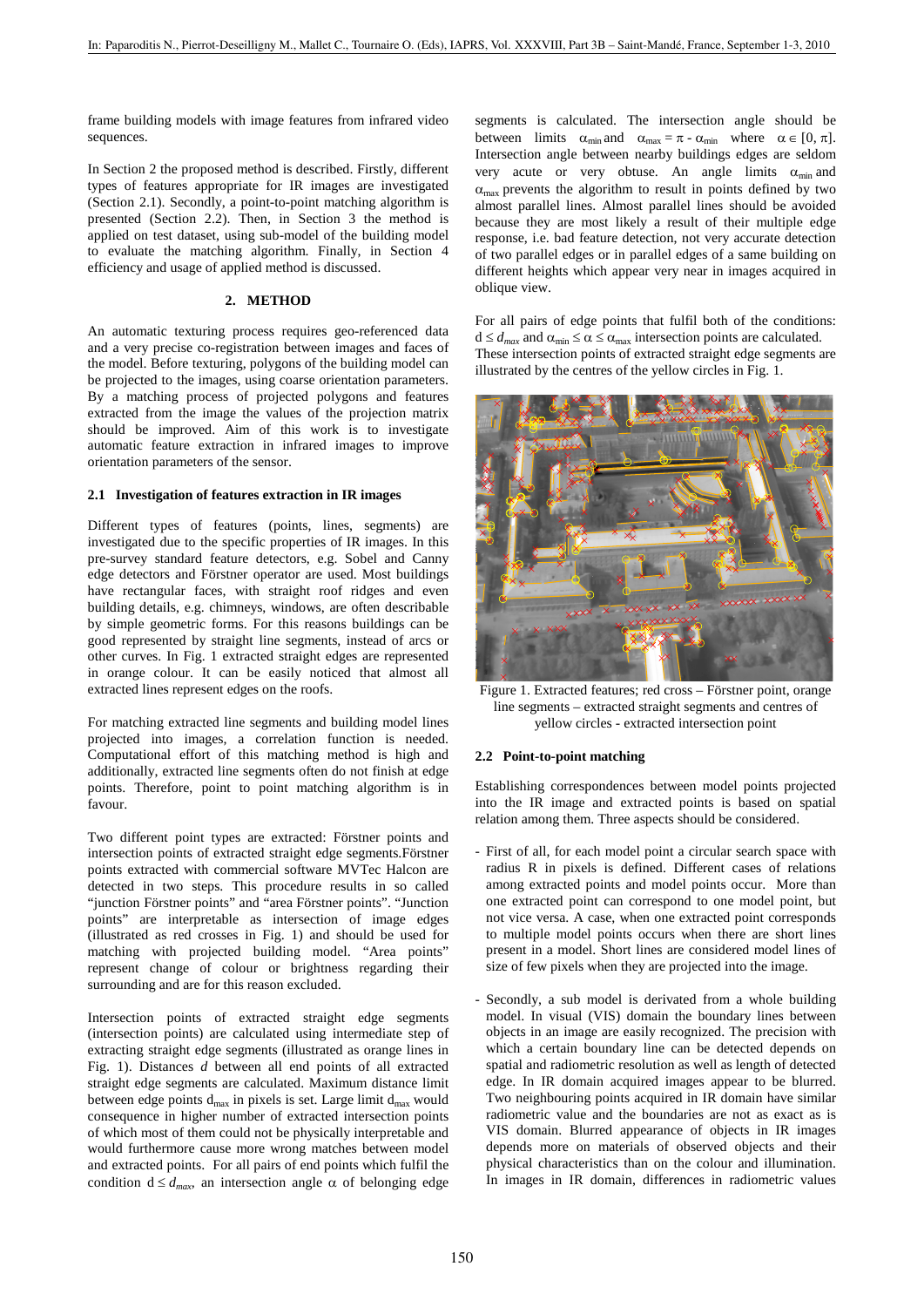between low parts of facades and pedestrian areas are small, therefore only roof edges of model are considered.

Thirdly, model is projected with coarse orientation parameters into an image with extracted points. Matching algorithm, basing on closeness between extracted points and model points, is applied. Size of a search space for correspondence depends on accuracy of coarse orientation parameters. Coregistered points are adjusted with least mean square (LMS) algorithm and corrected orientation parameters are calculated.

If coarse orientation parameters are not close enough to the correct values, matching algorithm should be applied iteratively. In first iteration coarse orientation parameters are used for projection of model into the image and in second iteration adjusted orientation parameters are used for projection, etc. For every subsequent iteration, a search space for correspondence between extracted and model points R is automatically reduced. LMS adjustment is very sensitive to outliers; therefore reducing R in iterations decreases a number of outliers. Small number of mismatches (outliers) according to correct matches will move a model in correct direction but not on exact position. By reducing R in next iteration, some mismatches can be awoided.

#### **3. EXPERIMENTS**

#### **3.1 Data overview**

**3.1.1 The thermal images and geometry of acquisition:**  The thermal images were taken in dense urban area with high resolution IR camera AIM 640 QLW FLIR with the frame rate 25 images per second, which was mounted on a platform carried by helicopter. The flight height was approximately 400 m above ground level. The camera was forward looking with oblique view of approximately 45° (pitch angle). Resolution of images is 640 x 512 pixels. A helicopter flew 4 times over the test area, i.e. main campus of Technische Universitaet Muenchen (TUM), recording a sequence of IR images (Fig. 2). From a sequence 4 stripes were cut out.



Figure 2. Flight trajectory over test area TUM (Hebel & Stilla 2007)

Helicopter was equipped with the GPS/INS Applanix POS AV 510. GPS antenna is mounted on the helicopter cockpit and registers position with frequency of 1 Hz. The GPS measurements are used to correct the IMU drift within Kalman filter procedure (Grewal et al, 2007).

**3.1.2 Extended system calibration:** Only approximate Inertial orientation (IntOri) parameters and distortion values of IR camera were known. A system calibration was done solving extended bundle adjustment with camera self calibration (Stilla et al., 2009). Camera optics parameters that were estimated and corrected are: camera constant, principal point coordinates, radial and tangential distortions coefficients, y axis scaling and skewness in x and y direction. Kolecki et al. (2010) extended system calibration to estimate also leverarm and boresight corrections, position systematic error and its change in time. Applied corrections improve projection of a building model into IR images and only few pixels misalignments are present (Fig. 3). Kolecki et al. (2010) address an effect of platform vibration, which could be observed in angular measurements of IMU unit over time.



Figure 3. Projected model into a frame of a IR image using corrected INS/GPS data (Stilla et. al. 2009)

**3.1.3 A 3D building model:** A 3D wire model in level of detail 2 (LOD2) was produced with semi-automated method in photogrammetric software INJECT. The model was produced from aerial images and is showing the main campus of TUM. Due to generalization some inaccuracies in position of buildings edges occur. The position accuracy was estimated on a sample of buildings extracted from a model up to 1 m.

## **3.2 Test**

Decision which type of feature(s) is appropriate for a given task is a first step of image registration. Different features can be extracted, e.g. contours, points, straight line segments, regions. A feature detecting algorithm should assure good detection with low probability to fail to detect existing edge or detecting nonexisting edge. Detected edges should be as close to the real edges and an edge should be represented with only one detected edge.

Extracted straight edge segments and contours often do not finish at edge points of buildings, but they are a good representation of the roof building edges. Feature detectors are local operators on image which detect changes in radiometric values. Longer extracted line segments are more reliable as shorter to represent a building edge, because the step change of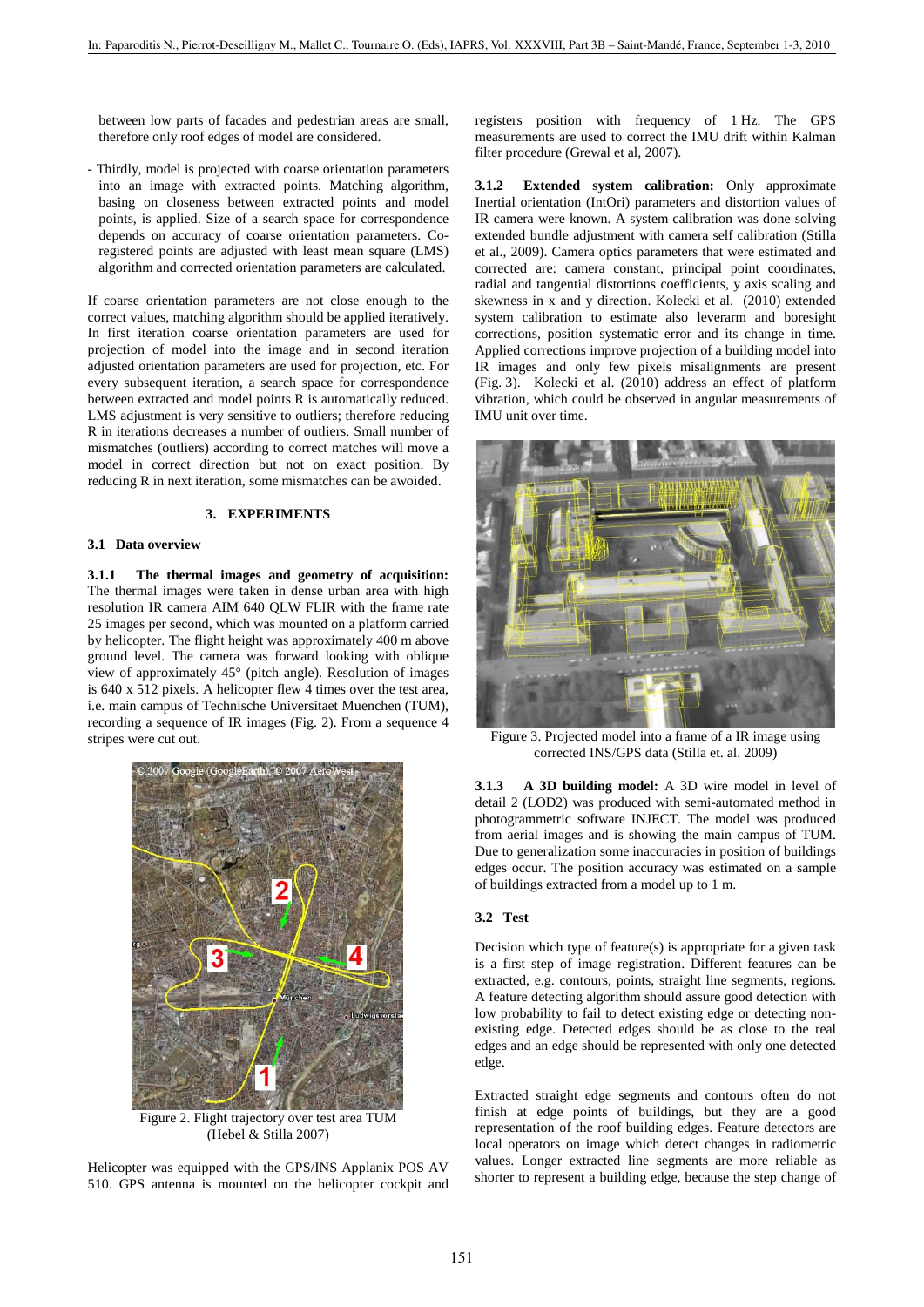radiometric value in image is detected in larger surroundings. For the same reason intersection points calculated from straight edge segments are more reliable as directly extracted points. In Förstner points extraction on given dataset results in relatively high number of extracted points but they usually do not lie on the corners of the buildings. Many details, e.g. cars, small roof structures are extracted using Förstner operator. Further, only few of extracted Förstner points correspond to the model. Extraction of points as intersection of the edge segments gives smaller number of extracted points. However, in contrast to Förstner point extraction, a relatively high number of extracted points correspond to the model.

Extraction of smaller structures and details in image, which are usually not relevant for searching the correspondence with the model, can be avoided using straight edge detection. A threshold value for minimum length of extracted lines is applied. In Fig. 4 extracted straight edge segments are classified in 3 groups on the basis of length in pixels. Threshold values for length of lines should be chosen regarding to the relative size of building edges in an image.



Figure 4. Extracted straight edge segments with traffic light colour coding. In red: short, not reliable lines (8-12 pixels); in orange: middle length lines (12-32 pixels); in green: the longest, most reliable ( $>32$  pixels),  $R = 12$  pix

From each of four stripes, images from the beginning, middle and end of stripes were taken. Two point extraction algorithms were used, i.e. Förstner points and intersection points. Firstly the method was tested on the sub-model of one building and two buildings and afterwards applied on the whole model. Secondly, for a sub-model of one building a subset of 95 images from stripe #4 is taken and extended evaluation of adjusted ExtOri parameters is carried out. Coarse ExtOri parameters are changed and the efficiency of method is observed.

#### **3.3 Results**

Applying methodology on sub-model of one building and on sample of 12 images gives poor result using Förstner point extraction as well as point extraction via straight edge detection. Testing the methodology on same image set and model of two buildings has shown some additional problems with wrong correspondence between model and extracted points. A relative position of sub-model in image significantly influences possibility of successful matching algorithm; the inspected building should not be occluded and should lie in the middle of the image. Radial and tangential distortions have bigger influence on border of image; the upper part of image is more deformed and buildings appear relatively smaller to the ones on the bottom of the image due to oblique view. Other evident problems when searching for correspondence between extracted points and sub-model are model incorrectness and poor feature detection due to small edge response. Matching over the sequence with whole model, or sub-model is with this methodology not efficient on given dataset. Further investigation on a different 3D building model would be required to better evaluate the method.

An example of successful correction of ExtOri parameters is shown in Fig. 5. A sub–model of building 1 is projected into the image no.  $\#13170$ ,  $4<sup>th</sup>$  flight. Corrected coordinates (the corrections applied are described in section Data description) are moved for 5 meters in position (X, Y, H direction), rotation angles are equal to corrected ExtOri parameters. With these moved ExtOri parameters a sub-model is projected into the image (Fig. 5A,). The matching algorithm was applied in 3 iterations For 1<sup>st</sup> projection of sub-model, there is one mismatch encircled with red (Fig. 5A), which does not appear in the further iterations. Initial input ExtOri parameters for 1<sup>st</sup> iterations (Fig. 5 A, B ) are corrected ExtOri parameters moved for 5 m; in  $2<sup>nd</sup>$  iteration (Fig. 5 C, D) initial parameters are adjusted parameters from  $1<sup>st</sup>$  iteration, etc. In second column movement of model is presented: in i<sup>th</sup> iteration in dark blue and  $i<sup>th</sup>$ -1 iteration in light blue colour, where iteration i =1,2,3 and i-1 is projection of sub-model with moved ExtOri parameters. R is reduced in iteration, with initial value  $R = 15$  pixels.



Figure 5. Efficient matching. In A.,C.,E. extracted lines and intersection points registered with the projected model,are presented. Red encircled point is wrong matched. In B.,D., and F. in light blue is projected model with initial ExtOri parameters and in dark blue with adjusted ExtOri. In F. Sub-model fits better to contour of the building.

In Fig. 6 and example of wrong matching is shown. Building 1 is projected into image #13164, the coordinates are moved for 5 meters in position, angular values are same as corrected ExtOri parameters. Extracted points encirceled with red are connected to the wrong building corner, tho they are correctly extracted.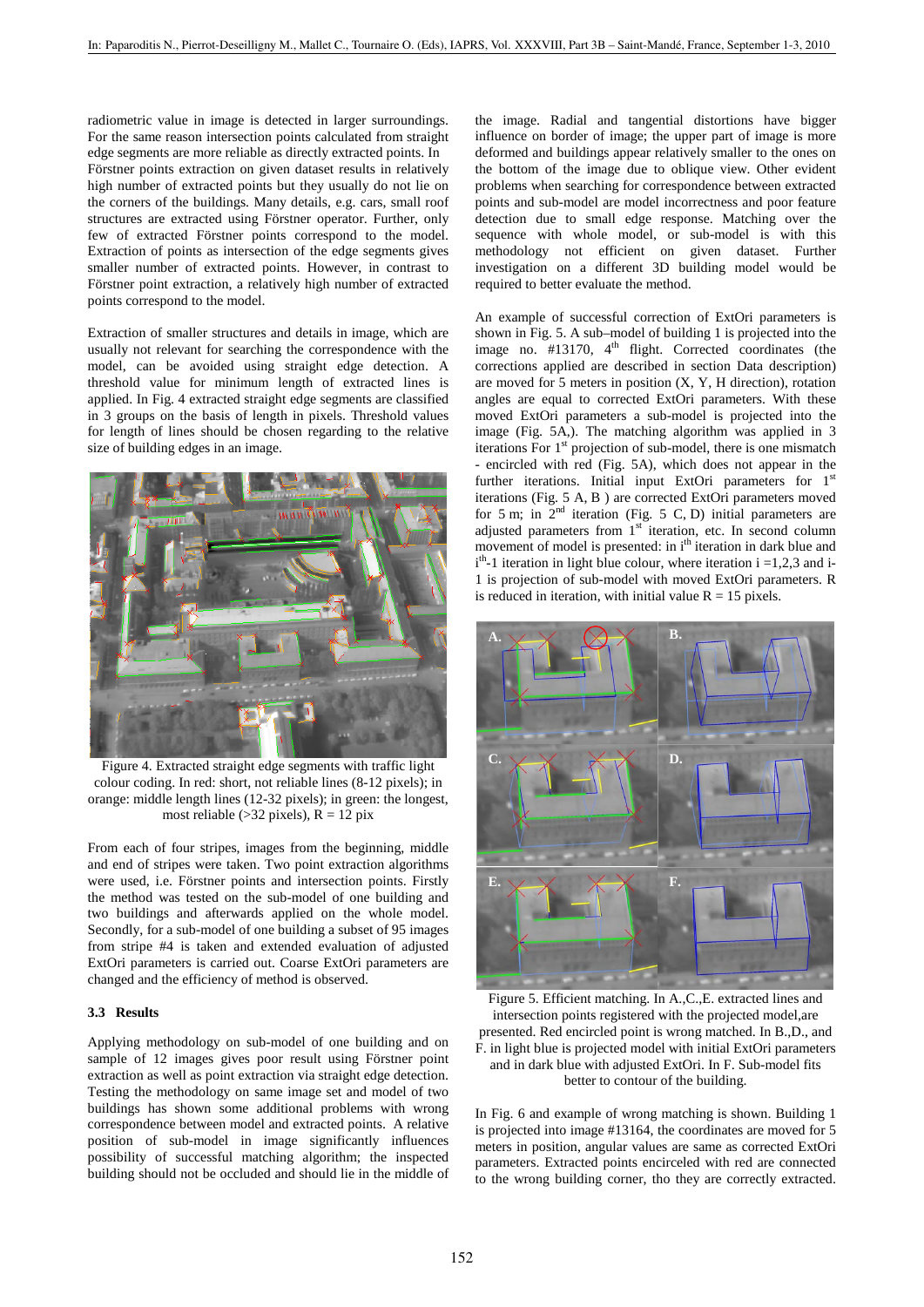Points encirceled with yellow are correctly extracted but due to the large misalignement they are not connected to any model points. Points which are only marked with red cross are correctly extracted and mached to the model. Nevertheless only 4 points are registered in the initial projection of sub-model into the image, of which one is mismatch. In this case the method results in worsening the coarse ExtOri parameters which can be observed in Fig 6 F, where sub-model does not fit to the contour of the building.



Figure 6. Unsuccessful matching. Red encirceled intersection points are wrong connected to the model, yellow encircled are not connected, but correctly extracted. In F sub-model does not fit to the contour of the building.

#### **3.4 Evaluation**

Evaluation of algorithm was checked manually on a dataset of sub-model of one building, stripe #4 images 13141-13235. The efficiency of method, correctness and completeness of extraction and matching algorithm were surveyed. For feature extraction, point extraction via straight edge detection was used.

**3.4.1 Efficiency**: The method is efficient if the model reprojected with adjusted ExtOri parameters is on better position than with not-adjusted ExtOri parameters. Efficiency is calculated as quotient between all correctly moved rotated projections of model into the image and number of all tested images, that is 95 for this case. The initial, i.e. corrected ExtOri parameters were moved for 1 to 5 meters with 1 m increment in position, (X,Y and Z direction), than the roll, pitch and yaw initial values were moved for 10' to 50' with increment of 10'. The results are presented in Tab. 1. The algorithm is 100% efficient on a given dataset when ExtOri parameters were moved for 1 or 2 m, and up to 20'. However with 3 m in position or 40' in angular accuracy of coarse ExtOri parameters the efficiency is still over 90 %. The matching algorithm is very sensitive to angular changes.

| <b>Translation</b> | $dX = dY = dZ$ [m]   |       |       |       |       |
|--------------------|----------------------|-------|-------|-------|-------|
|                    | $+1$                 | $+2$  | $+3$  | $+4$  | $+5$  |
| <b>Efficiency</b>  | 1.00                 | 1.00  | 0.92  | 0.65  | 0.16  |
|                    |                      |       |       |       |       |
| Angular shift      | droll=dpitch=dyaw['] |       |       |       |       |
|                    |                      |       |       |       |       |
|                    | $+10$                | $+20$ | $+30$ | $+40$ | $+50$ |
| <b>Efficiency</b>  | 1.00                 | 1.00  | 0.97  | 0.93  | 0.61  |

Table 1. Efficiency of method

Efficiency of refinement of the corrected ExtOri parameters (Stilla et al., 2009; Kolecki el al., 2010) demands more close evaluation of method, because corrected ExtOri parameters are very close to real values. Position inaccuracies of detected features have greater influence on efficiency of the method when coarse ExtOri parameters have higher accuracy. Localisation inaccuracies in feature detection cause smaller rotation and/or translation of projected sub-model with adjusted ExtOri parameters compared to projection with initial, corrected ExtOri parameters. The effectiveness of algorithm was evaluated using 3 values:

- "Good", algorithm is efficient
- "Minor change", re-projected sub-model with adjusted ExtOri parameters appears to be a bit rotated or moved according to initial position of projected sub-model and image data
- "Bad", sub-model projected with initial ExtOri parameters is on better position than with adjusted ExtOri parameters, larger rotation and/or translation is present according to initial projection of sub-model and image. Results are in Tab. 2.

|                   | <b>Efficiency</b> |      |  |
|-------------------|-------------------|------|--|
| corrected ExtOri  | Better            | 0.64 |  |
| <i>parameters</i> | Minor change      | 0.22 |  |
|                   | Worse             | 0 14 |  |

Table 2. Efficiency of method using corrected ExtOri parameters

**3.4.2 Completeness and correctness of extraction:** For the point extraction using straight edge detection for used extraction parameters the completeness, i.e. quotient between number of correctly extracted points and all model points, is estimated to nearly 75 %. Correctness of extraction, quotient between correctly extracted points and all extracted points, is estimated to nearly 88 %. Extracted features with Förstner operator have significantly lower correctness of extraction. This is a consequence of the fact that many of extracted Förstner points represent small structures that are not present in building models.

**3.4.3 Completness and correctness of matching algorithm:**  Corectness and completeness of matching algorithm were checked for two cases, firstly using corrected coordinates as initial values and secondly with moved coordinates for 3 m in position and 30' in angular values of ExtOri parameters. The matching and adjustment was made for each image in 3 iteratons. Evaluation the matching algorithm when moved coarse ExtOri parameters are used, it is seen, that completeness and correctness of matching is increasing in first 3 iterations. The corrected ExtOri parameters are very near the correct value, therefore no obvious change in values for correctness and completeness of matching is seen with higher iterations.